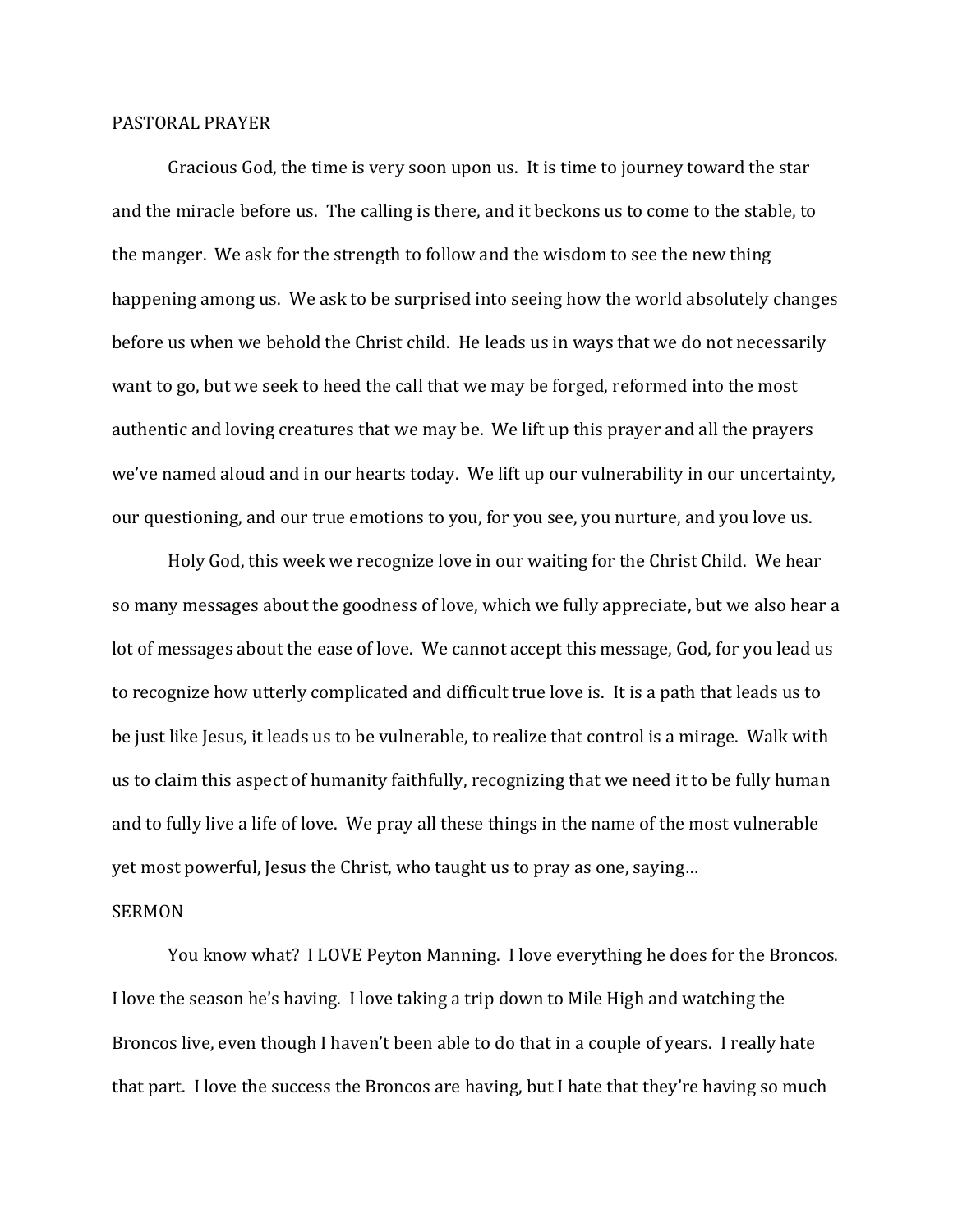success that we can't get tickets. You'd think we could in a stadium that size, but nowadays, everyone loves the Broncos. Because they're hot, everyone gets tickets. I hate that part.

 Throughout that little piece, I said "love" six times and "hate" three times. And you know what? None of the times I said "love" or "hate" was the feeling fit to say those words. Language has become cheap, easily colloquialisms. We cheapen "love" to mild appreciation and "hate" to a simple inconvenience. Would I like to go to Mile High more often? Definitely yes. Does it inhibit my quality of life that I have to watch from my home? Nope. The language becomes cheap, and when the language is cheap, it can dramatically reduce the understanding of these concepts. The watered-down nature must be remedied.

 Now, we reach week four of Advent, the week where we recognize love. Love is far more complex than we can tackle in one sermon, so I'll keep my focus narrow. I chose to reflect up on "Lo, How a Rose Ere Blooming" as a hymn on love. When we first hear "love," like so many other words in our vocabulary, we rest upon a certain set of assumptions spurned on by our culture. Love is wonderful, love is stress-free. Love leads to "happily ever after." Yeah, but most of that is…well…garbage. Most of that is too easy. Love is wonderful, but love is also far from stress-free. Love has a way of taking us to our deepest selves and to bring that out in ways that are highly intimate and defenseless, in all of love's forms. Let's explore love in the hymn "Lo, How a Rose E'er Blooming," as we see how the hymn presents vulnerability, discuss how we understand and can know vulnerability, and how we can recognize God's love in imperfection and the tension between.

 I invite you to turn to page 174, as we look at the hymn "Lo, How a Rose E'er Blooming." This is not necessarily one of the more popular hymns of the season, but it has a unique way of encountering the miracle before us. It speaks of a rose blooming from the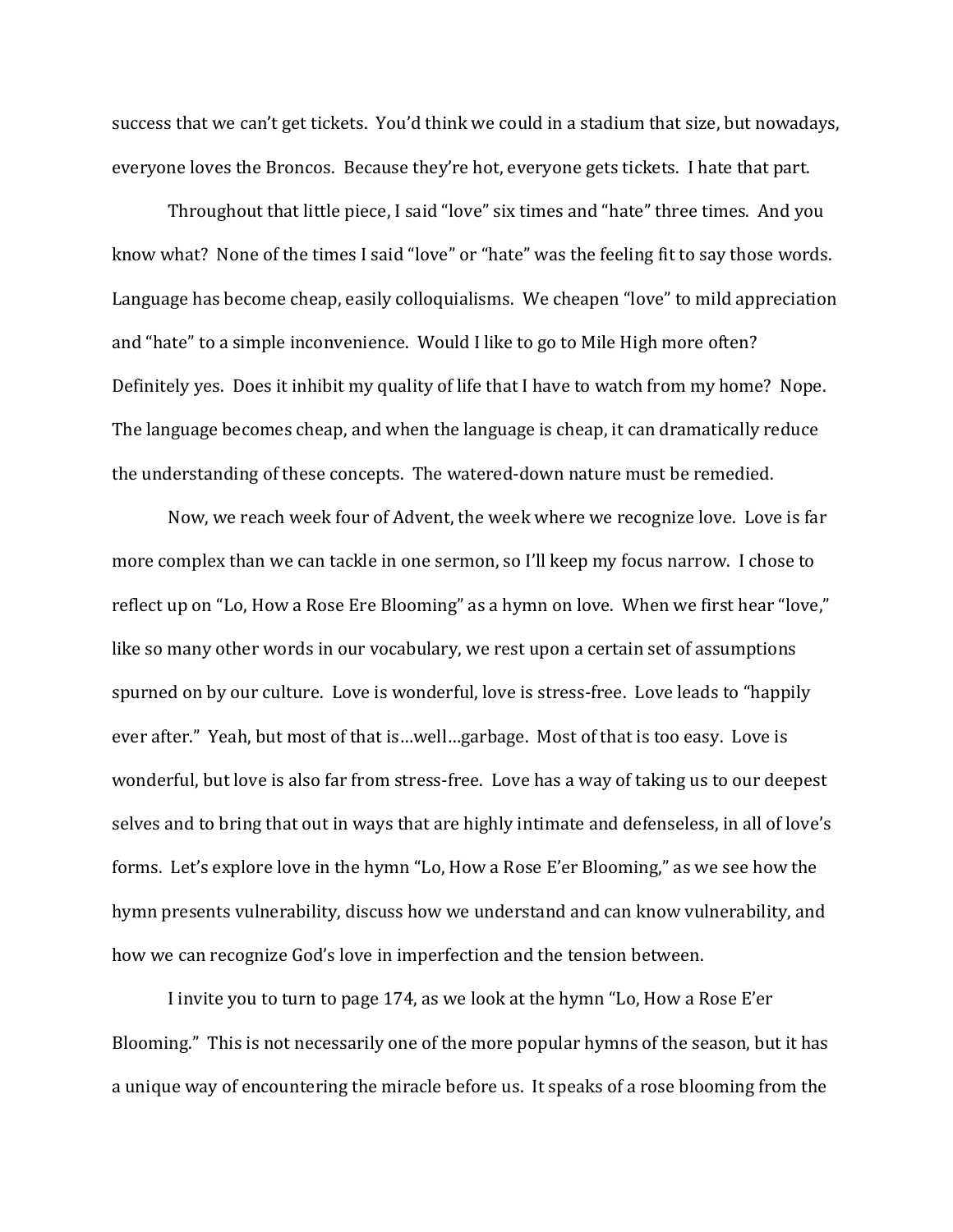line of Jesse. "It came a flower bright, amid the cold of winter, when half-gone was the night." We see just the beginning of tension here, as we talked about last week, when we think of a flower blooming in winter. Flowers don't bloom in winter. We have a lot of things that don't add up, but the image of a rose is poignant. I think, so often, there are very few images that reflect love well. The rose is the typical flower one gives to signify love. The flower is absolutely beautiful, yet incredibly vulnerable. With simply a strong touch, the petals of the bloom can be damaged or float away, leaving little behind. Nevertheless, a rose, like love, is not always fun and perfect. There are the rough parts, the thorns, that protect the vulnerability of the flower. In the same way, love has vulnerability and the need to protect ourselves. Our rose, Christ, showed that love: vulnerable and sometimes painful.

 What is vulnerability? I asked this question in Bible Study, and not surprisingly, most answers had a negative slant. We think of vulnerability as foolishness or not being careful, asking for trouble. We associate it with weakness, not being strong. Indeed, it's become almost a virtue to live our lives without any sign of vulnerability. We love to tough things out and not let others know when we are hurting, especially for males. It almost seems like a badge of courage. That's one usage, but I think the dominance of that image can get in the way of how we should live our lives. Like love, we can cheapen this word to only a lack of strength or foolishness. On the other hand, I would submit that it takes more courage to be vulnerable. It's more faithful to the calling of God to be a vulnerable person in showing who we really are. In all fairness, we need to be wise about how we be vulnerable, but I think we stray too cautious most of the time. Lately, I listened to a radio show called "On Being" which discussed vulnerability. The host interviewed researcher Brene Brown on her study of vulnerability. It is what makes us human. We need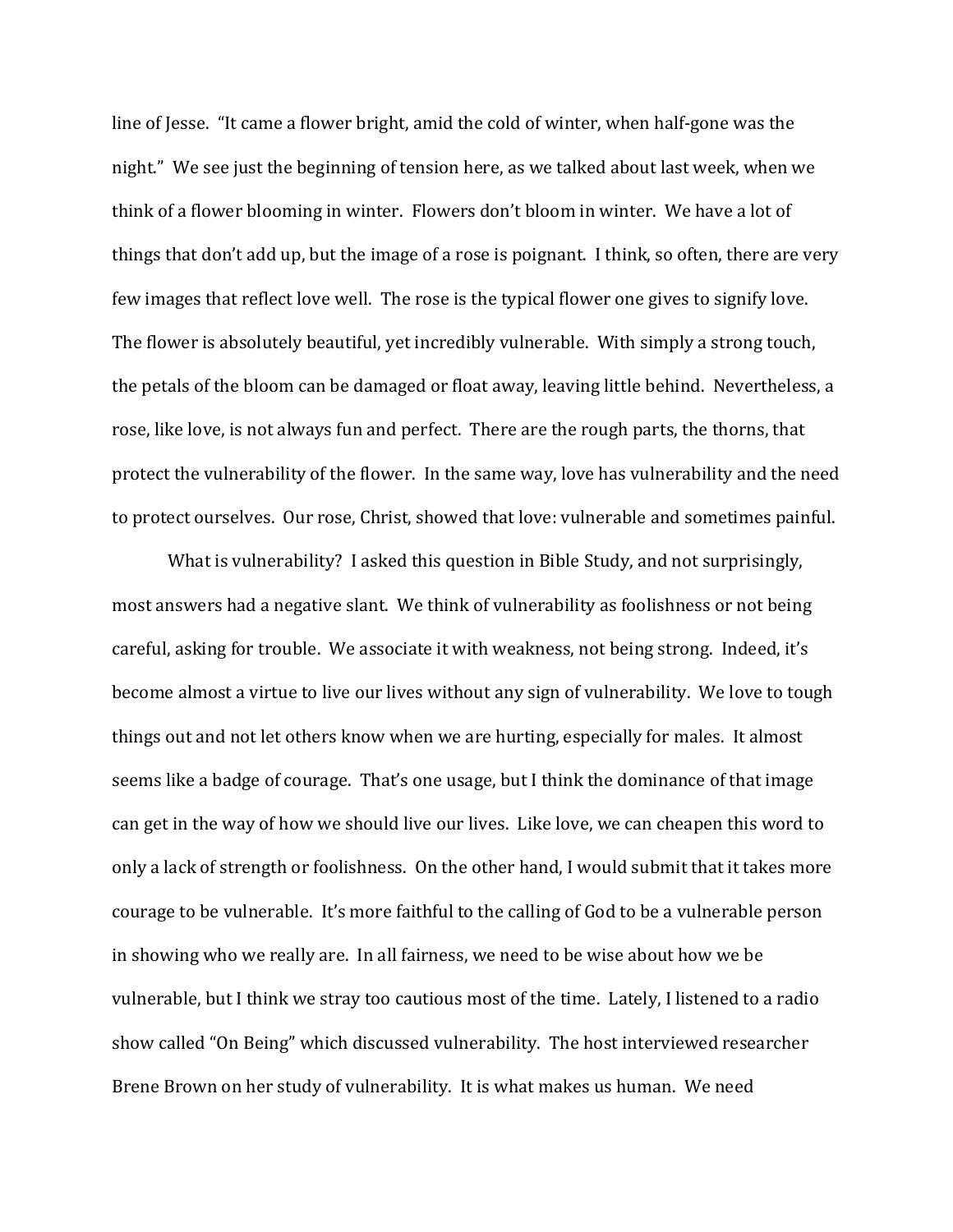vulnerability to make us strong and well adjusted in life. It's a tension: vulnerability makes us strong. Here's the thing: it's a necessary component of living a life of well-rounded love. It helps us to love more fully when we aren't trying to control everything. Our concentration becomes loving more fully and seeking the other's benefit, not what we think the other's benefit is. Vulnerability shows who we are and hopes the other will honor it.

 It is hard, but it is also the way in which we get below the surface, beyond the small talk to our real humanity. As Brene Brown said, and it resounded with me, vulnerability is the first thing I look for in the next person and the last thing I want to show the next person. You know what? I cried many times at our wedding. The first time I saw Catherine in her wedding dress, I was so full of emotion that I cried unceasingly for a couple of minutes, hardly being able to get out telling her how beautiful I thought she was. I cried during the ceremony, far more than she did. OK, you may say, yeah, you can cry at your wedding. But what about something more simple? The Doctor Who Christmas Special will be this Wednesday night, and we are going to say Goodbye to the Eleventh Doctor, Matt Smith. When Matt Smith leaves, I'll probably be emotional, because you get a close connection with those characters. I know vulnerability every day when I say "goodbye" to my wife, for I recognize and name, however much I tell her to drive safely, that one does not know how everyone else will be driving. I seek to live the balance, as hard as it is, to love her enough to tell her to be careful but not to say it so much that I try to be controlling. Those are pieces of my vulnerability. These are just a few examples, and I often don't get it right. Sometimes I try really hard not to show my true feelings or I end up controlling to protect my feelings. In those times, I end up not being fully myself, and not really loving to myself or others. Maybe it's different for you. For some, it might mean that you send your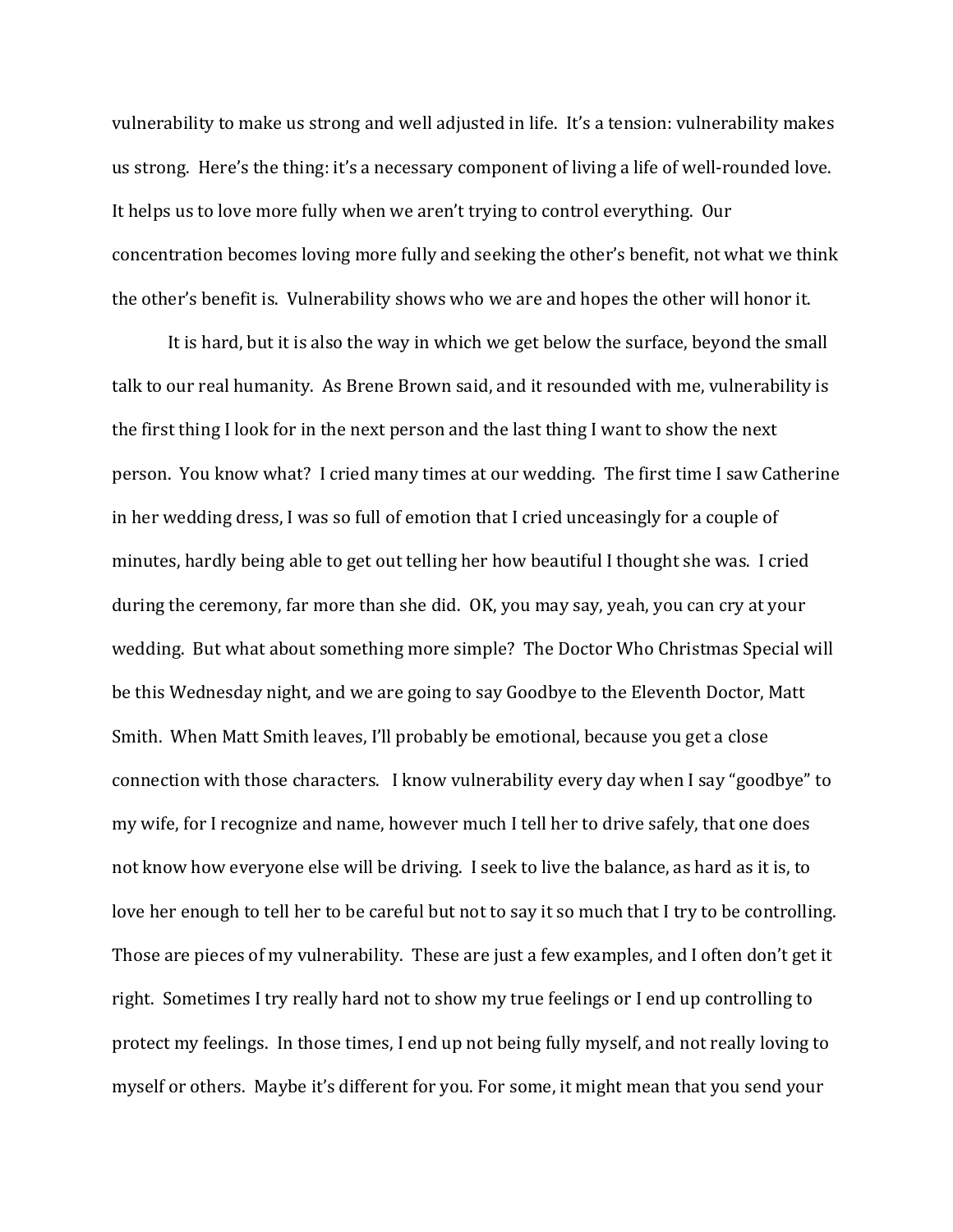children out, and you have no control on how they go about their lives, knowing that true love means they find their own path. It may mean you share an opinion or observation that requires courage. Dating is vulnerability. All these mean we open our feelings because love isn't possible until we've shown who we really are. I've barely covered the gamut, but love requires vulnerability with each other and, frankly, ourselves.

 We have quite the tension. God's love is quite vulnerable, when we really look at it. On the other hand, it is beyond our understanding of strength. I heard a great little tidbit on the podcast Sermon Brainwave I'd like to share. I didn't have Joan read it (or have y'all listen to it), but I'd like you to turn to the very beginning of Matthew, found on page 1496 of the pew bibles. Here you can see the genealogy of Jesus, as the writer understands it, from Abraham onwards. While there's a lot here that is difficult, it's worth noting a few of the characters here. If we want to think that this is a genealogy without problem, you'd be mistaken. There's some stuff along the way that we might consider downright wrong. Boaz and Ruth are mentioned. Their story is in the Book of Ruth. They have sexual relations before they are married. Go down a little further, and you have David. It says "David was the father of Solomon by the wife of Uriah." Remember that story? David sees Bathsheba, lusts over her, kills her husband, then has children with her, among those King Solomon. Oops. There were a lot of Kings in the line of David that were considered to be sinful. The line here isn't exactly, shall we say, morally pure.

 Today, we recognize that this leads to the perfect gift of love. Looking at this line, though, there was a lot to bring us to this point that was far from OK. There was adultery, murder, lying, and much more. Let me put it to you a different way. Have you messed up so badly you thought there was no remnant of forgiveness possible to you? We've all done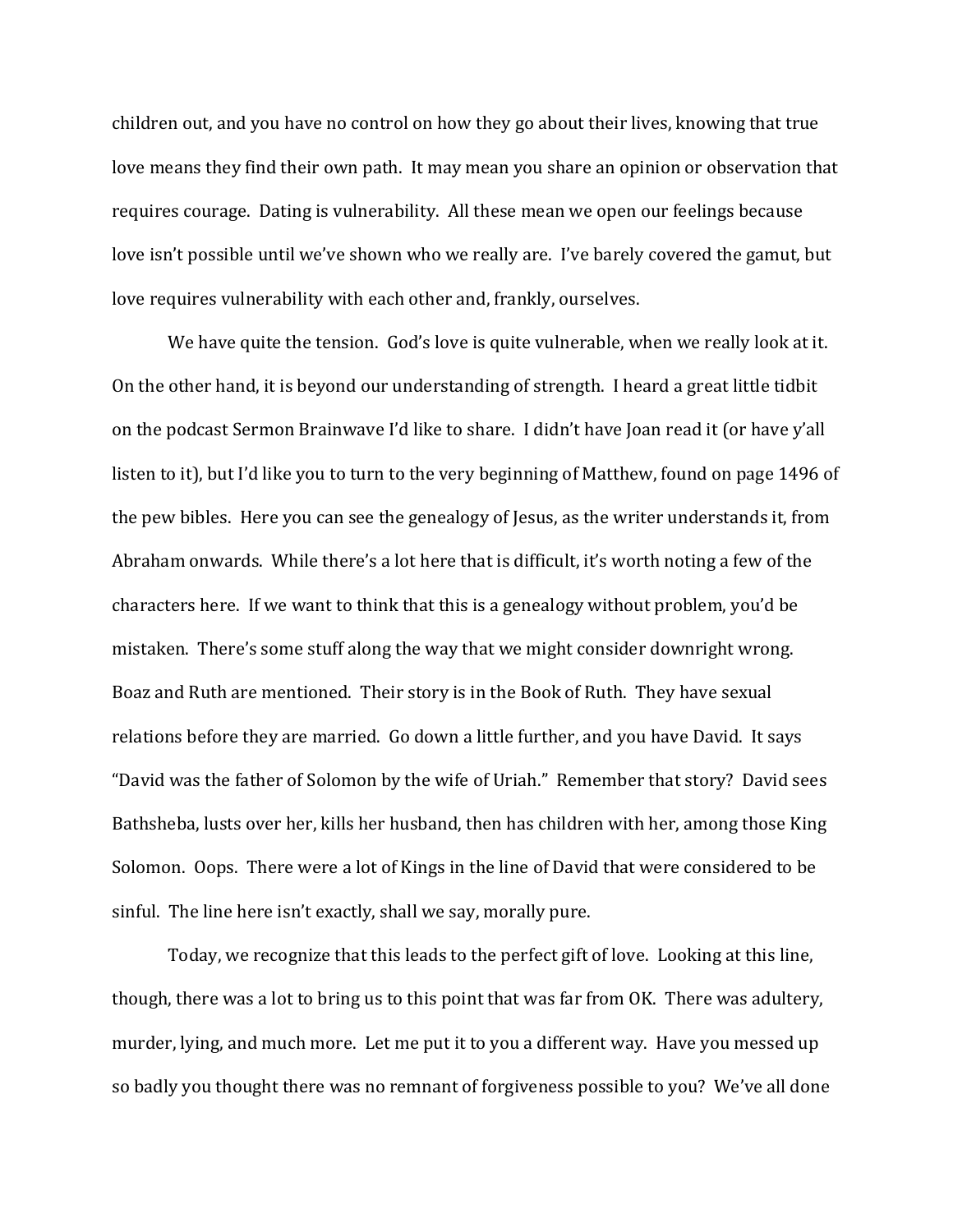it; we've said and done things that still sting us today when we think about them. And yet, you are here. I've made mistakes, but they have made me a more complete and mature person. I hope many of you can say the same thing. We mess up, but that's not the end. We become better for it. So many of the people in this line have been, well, human. We can be vulnerable in negative ways. They've given into the worst inclinations from time to time. Nevertheless, the Savior was born. Jesus came to Earth despite all those things that could have stood in his way. The point here is this: love comes to fullness in the midst of imperfection. The love of God is perfect; we are imperfect. We expose our imperfection in our vulnerability, and we can be wounded and show our woundedness, but we grow into better people through it. We grasp the love's perfection when we are at our most imperfect. It's a strange tension, but then again, what in life isn't? Our lives require vulnerability just like that special Rose. Christ could not be more vulnerable in his coming as a newborn. And yet, we recognize it comes to be strength. The miracle has just begun.

 Jesus Christ is before us. His incarnation and the utter vulnerability, like a rose, is how we will approach the manger this Christmas Eve. This is just one half of the discussion; we see Christ embodying love soon and how the Love of God is made perfect through our weakness. Until that time, contemplate love. It is not the mushy stuff we hear about on the radio or the way we describe our football team. It's more than that. It is wonderful, but it requires responsibility. It requires that we be in the position that we fear the most: we be vulnerable and open, but the experience strengthens us. It is the same with God; God opens God's self to vulnerability when God cares for each one of us, for true vulnerability in love may call but does not force to respond. Love becomes strong even in